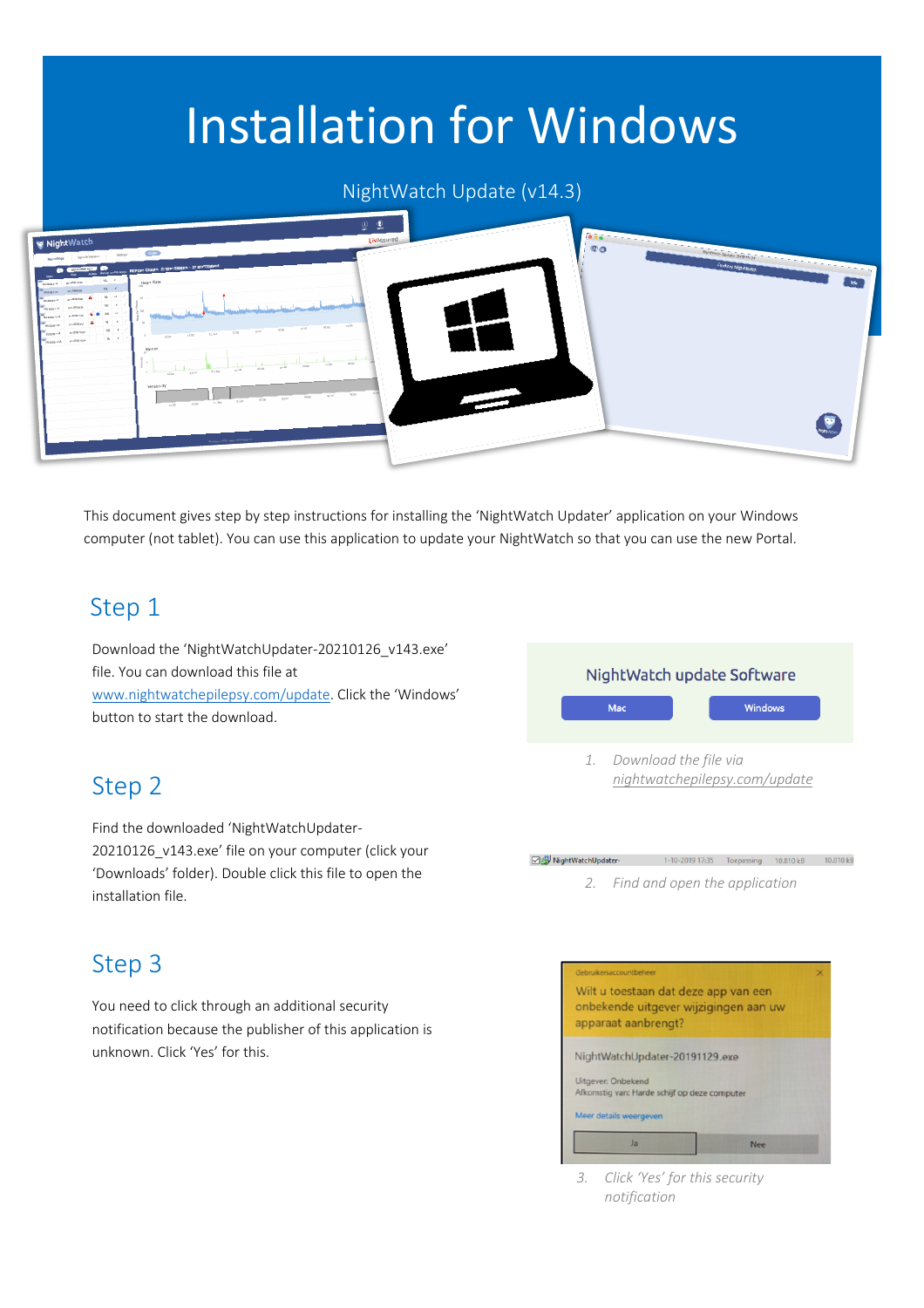#### Step 4

The installation programme has now opened. Click 'Next >'.



*4. Click 'Next >'*



Step 6

On the next screen, click 'Next >'.



Setup - NightWatchUpdater Select Additional Tasks<br>Which additional tasks should be performed? A Select the additional tasks you would like Setup to perform while installing<br>NightWatchUpdater, then click Next. Additional icons: Create a desktop icon  $\leq$  Back  $\boxed{\phantom{1} \text{Next} > \phantom{1}}$  Cancel

*7. Check the box for the 'Create a desktop icon' and click 'Next >'*

#### Step 7

Check the box for the 'Create a desktop icon' option on the next screen if you want to be able to open the application from your desktop (recommended).

# Step 5

On the next screen, click 'Next >' unless you want to change the location of the installation file.